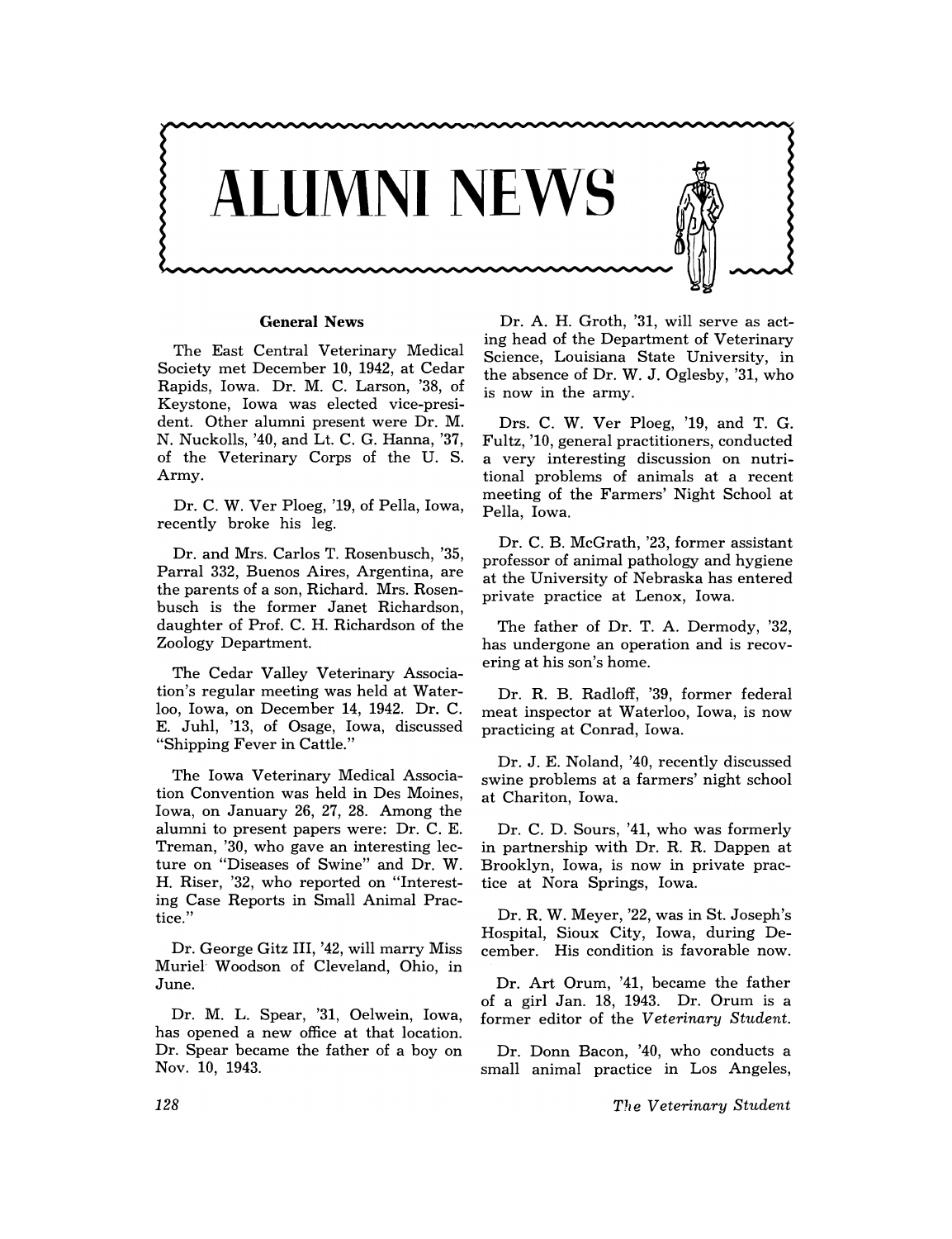Calif., became the father of a son on Nov. 28, 1942.

Dr. Jack Denton, '42, is inspecting meat in the Bronx, New York City.

Dr. W. R. Diercks, '17, Memphis, Mo., maintains a flock of purebred Shropshire sheep as a sideline to his general practice.

#### Army

Lt. Clarence Meeusen, '42, of Belgium, Wis., was married to Miss Elsie Huibregtse in December. Lt. Meeusen is now stationed at Omaha, Nebr.

Lt. Ed Hanna, '42, received his special training at Port of Embarkation, New York City, and is now stationed at Rome, N. Y.

Lt. M. E. Loiler, '41, is located at Omaha, Nebr. Mrs. Loiler plans on joining the WAAC.

Lt. Edmond J. Capesius, '40, is now in the Quartermaster's Corps, Fort Worth, Tex.

The address of Lt. Warren E. Bowstead, 0380888-AP0915, Francisco, Calif. Veterinarian, c/o Postmaster, San

Lt. L. A. Osborn, '38, has been assigned to the Veterinary Station Hospital, Fort Snelling, Minn.

The address of Lt. 1. E. Hayes, '37, is First Veterinary Co. (Sep.) First Cavalry Division, Fort Bliss, Tex.

The address of Lt. L. A. Bowstead, '37, is now V. C., c/o Post Surgeon's Office, Fort Mason, Calif.

Capt. E. L. Koch, '37, is now at 1102 Chadbourne, Mesa Terrace, EI Paso, Tex.

Capt. Alfred G. Karlson, '35, V. C. 0-331754, A. P. O. 668 c/o Postmaster, New York, N. Y., writes from somewhere in North Africa of his experiences. He comments on the fine Arabian horses

*Winter, 1943* 

used by the French cavalry and good health of the American troops.

Lt. W. W. Miller, '40, is stationed in Boston, Mass. temporarily.

Lt. Evar Cedarleaf, '40, has enlisted in the U. S. Marines.

Lt. Earl Smith, '39, is stationed at Hammer Field, Calif.

Lt. Dale Field, '42, is stationed at EI Paso, Tex.

Dr. James Hood, '39, has enlisted in the R. C. A. F. and has received his wings.

Dr. M. 1. Thiele, '33, is at Camp Carson, Colorado Springs, Colo.

Lt. Louis Feldman, '42, is stationed in Chicago at the Swift Packing Company. He was married to Miss Ruth Olsan of Ames on Nov. 22, 1942.



129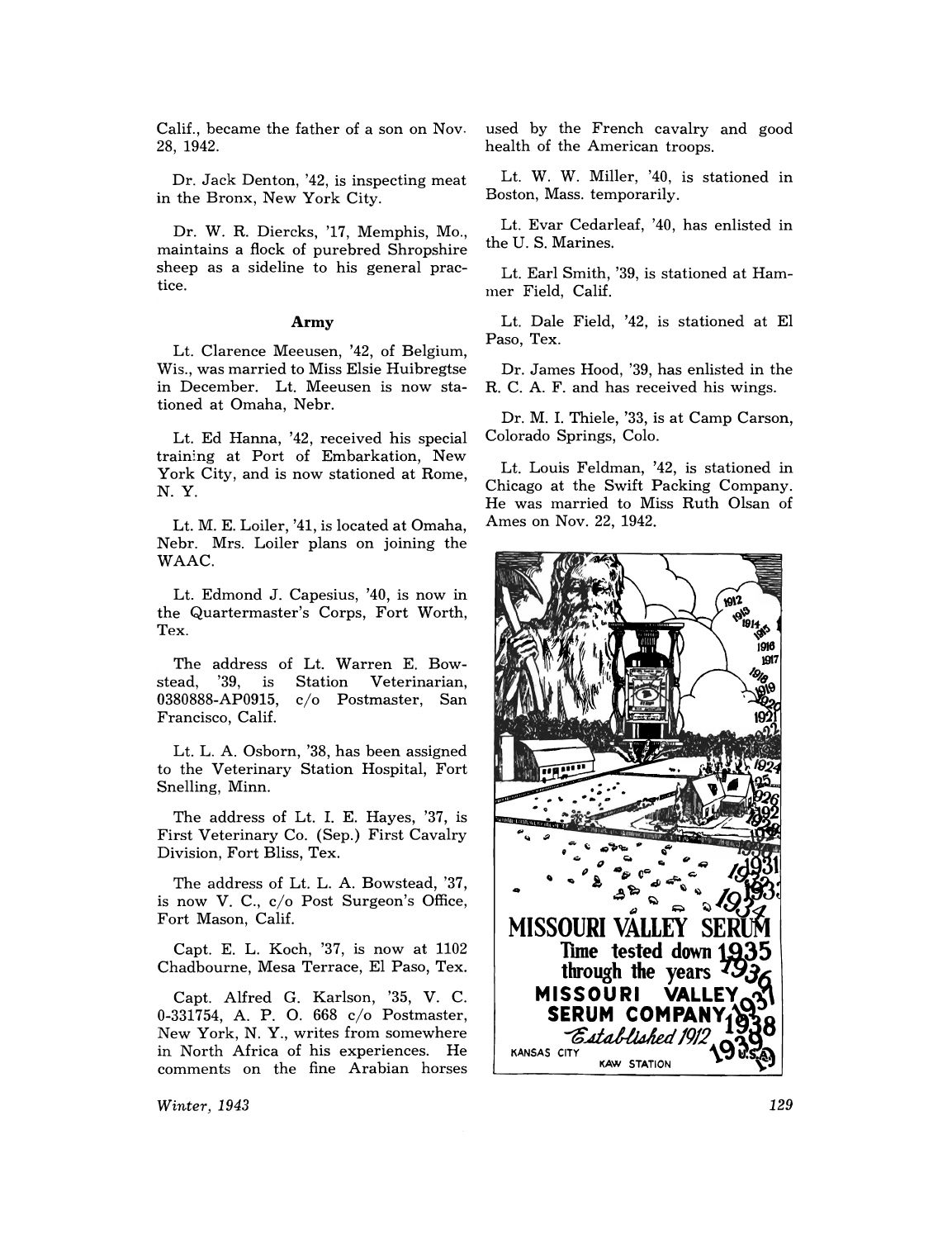Lt. Cliff Nelson, '39, is stationed at Fort Des Moines, Iowa.

Dr. S. G. Kenzy, '42, formerly graduate assistant in the department of hygiene, is now Capt. S. G. Kenzy of the tank destroyer unit in the artillery at Camp Hood, Tex.

Lt. Carl Venzke, '36, of Fort Benjamin Harrison, Ind. and Capt. Arthur Stigers, '30, of Camp Chaffee, Ark. were at the Iowa Veterinary Convention in January. They discussed the essential work done by veterinarians in the army.

Dr. R. C. Jacobs, '42, has been inducted into the army. His address is Platoon 2, Co. D., 62nd Med. Tng. Bn., Camp Barkeley, Tex.

The mailing addresses of the following men in the service at present are:

Capt. E. H. von Glan, '38, Veterinary Station Hospital, A. P. O. No. 957, c/o Postmaster, San Francisco, Calif.

Lt. E. J. McCausland, '26, Surgeon's Office, Camp McCoy, Wisc.

Capt. C. L. Taylor, '31, Station Veterinarian, Veterinary Station Hospital, Camp Lockett, Calif.

Major Robert M. Parker, '34, V. C. Eighth Service Command, c/o Swift and Company, Lake Charles, La.

Major Frank A. Todd, '33, V. C., 0-21675, Base Veterinarian, Hdqs. U. S. Army, A. P. O. 860, Postmaster, New York, N.Y.

Capt. John K. Allen, '34, V. C., A. P. O. 856, c/o Postmaster, New York, N. Y.

Lt. D. L. Caswell, '37, Lawrence A F 9, Lawrence, Ill.

Capt. Lloyd Diehl Jones, '31, V. C., 292 Q. M. Co., Camp Van Dorn, Centerville, Miss.

Capt. S. L. Hendricks, '34, Truax Field, Madison, Wisc.

Lt. L. J. Moore, '42, New York Port of Embarkation, Office of the Port Veterinarian, 1st Ave. and 58th St., Brooklyn, N. Y.

Lt. J. M. Cullison, '38, A. P. O. 10433, c/o Postmaster, New York, N. Y.

Lt. Benjamin F. Ward, '38, Army Air Base, Vet. Corps, Colorado Springs, Colo.

Lt. D. R. Cordy, '37, 9th Med. Lab., Ft. Sam Houston, Tex.

Lt. A. W. Monlux, '42, Station Hosp., S. A. H. C.C., San Antonio, Tex.

Lt. N. D. Crandall, '38, 2928 Lipscomb, Ft. Worth, Tex.

Lt. Wayne Binnis, '38, R. F. D. 1, Ogden, Utah.

Major G. H. Todd, '33, 0-306232, Hq. VIII Air Force Composite Command, A. P.O., 639 c/o Postmaster New York, N.Y.

Major Louis E. Stanton, '25, Hq. 77th Inf. Div., Ft. Jackson, S. C. Send mail to Jackson, Minn.

Dr. George C. Lightcap, '41, Div. Hq., Camp McCain, Miss.

Pvt. J. K. Tate, '40, Co. A, R. C., Ft. Logan, Colo.

Major Walter R. Anderson, '30, 4th Med. Supply Depot, Camp Polk, La.

Lt. Louis W. Feldman, '42, 810 East Hyde Park, Chicago, Ill.

Lt. Daniel P. Dodd, '42, Mira-Mar Hotel, 6220 Woodlawn, Chicago, Ill.

Capt. W. G. Venzke, '35, 726 E. Grayson, San Antonio, Tex.

Lt. E. E. Moon is stationed at East St. Louis, Ill, where he is inspecting meat. Lt. Moon can be reached at the K. of C. Club in East St. Louis.

Dr. A.C. Gathmann, '42, has been inducted into the army.

Lt. E. C. Ritter, '38, has sent a letter to the department telling of the experiences of him and Dr. F. J. Linn, '38. The two are in India and tell of a land where animal disease is rampant and where a veterinarian would get rich if there were anyone to pay the fee. Lt. Ritter can be reached by addressing correspondence to A. P. O. 628 c/o Postmaster, New York, N. Y.

Lt. R. W. Lindenstruth, '41, has been transferred to Ft. Des Moines after six weeks at the Kansas City Quartermaster Depot. He is doing small animal work at the post in addition to meat inspection at the Iowa Packing Co.

Capt. D. A. Stauch, '40, is stationed at Fort Des Moines.

Lieutenants K. J. McKenzie, '39, Wm.

*The Veterinary Student* 

*130*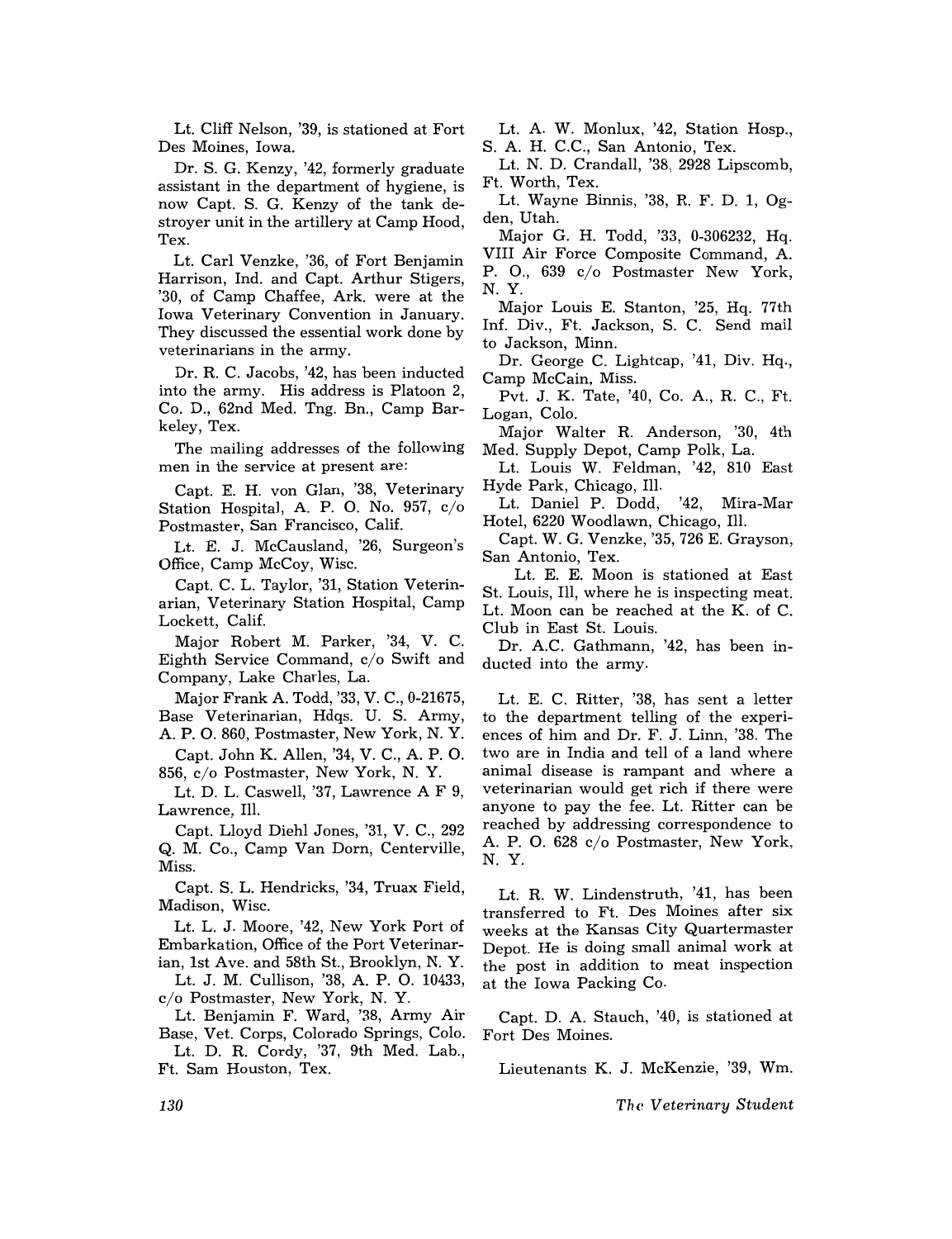

## **COULD YOUR CLIENTS WRITE** A LETTER LIKE THIS?

Mr. Rutkoski of Auburn,<br>III., and a few of bis<br>thousand bove thousand hogs

hogs against cholera by the series Ip to about three years **the contract of the set of the set of the set of the set of the set of the set of the set of the set of the set of the set of the set of the set of the set of the set of the set of the set of the s** ago I had been vaccinating my hogs against cholera by the serum and virus method. My losses following immunization were so great I decided<br>I had better quit the business. It was I had better quit the business. then I heard about the Boynton method of immunization and my veterinarian advised using B-T-V. Since then my<br>losses have stopped and I am now marketing over a thousand head a year<br>and have never had them do so well. **CUTTER B-T-V** 

ago I had been vacant my start in the second second was also that the second second was the second second was

### **Advantages of CUTTER B-T-V**  $\begin{bmatrix} 1 & 1 \\ 1 & 1 \end{bmatrix}$ iera **in full feed** control nation stunting. Usually reach market weeks earlier.

2 Pigs stay on full feed; no vaccination stunting. Usually reach market weeks earlier.

3 No systemic reactions.

*Winter, 1943* 

Why not investigate B-T-V *today?*  Write for latest literature.

I Eliminates use of living virus. Why not investigate B-T-V today? Write for latest literature.

# **CUTTER Laboratories**

III N. Canal Street, Chicago . 138 W. 53rd Street, New York

**BERKELEY, CALIFORNIA** 

 $Winter, 1943$